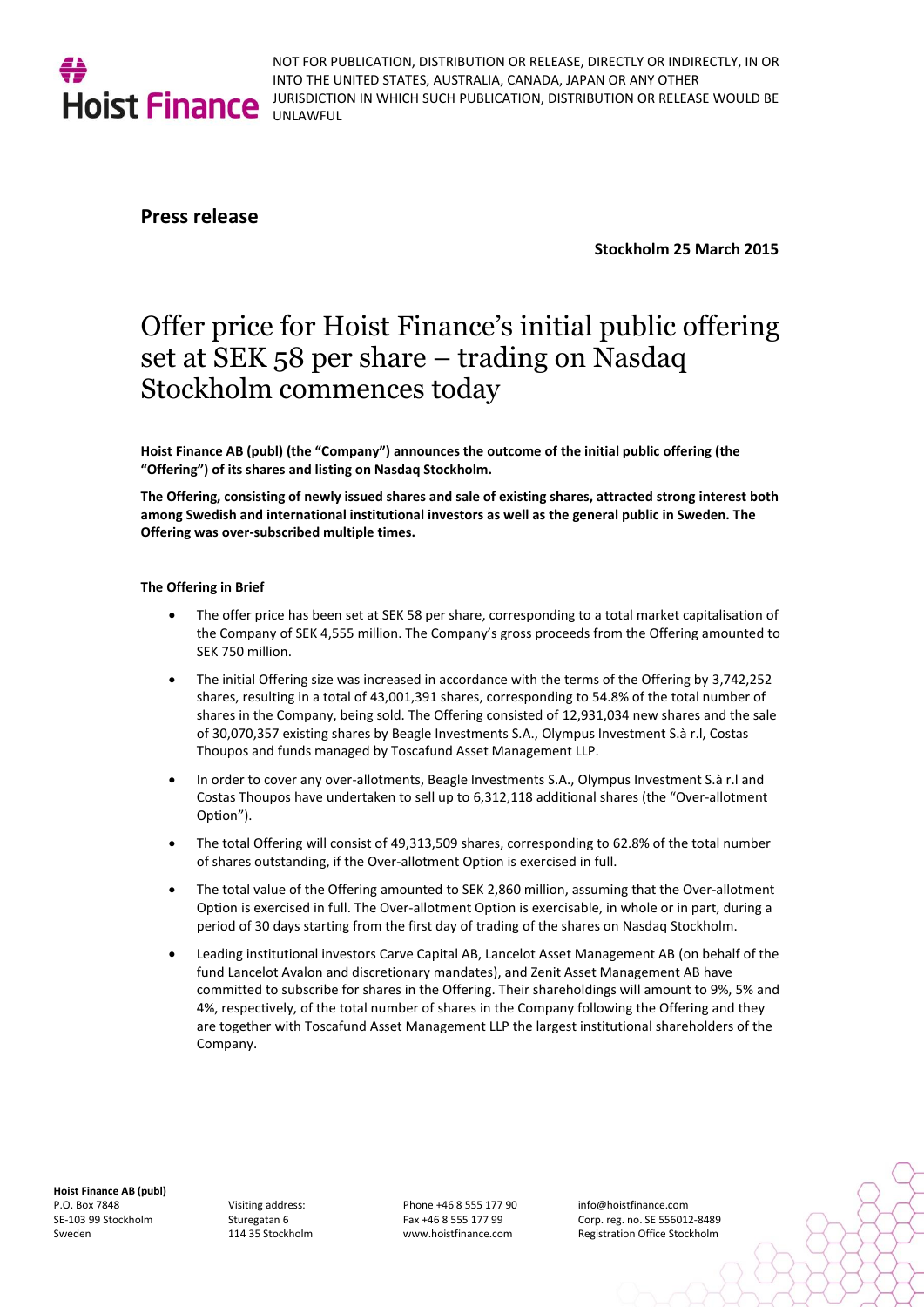

NOT FOR PUBLICATION, DISTRIBUTION OR RELEASE, DIRECTLY OR INDIRECTLY, IN OR INTO THE UNITED STATES, AUSTRALIA, CANADA, JAPAN OR ANY OTHER HOIST Finance INTO THE UNITED STATES, AUSTRALIA, CANADA, JAPAN OR ANY OTHER<br>HOIST Finance JURISDICTION IN WHICH SUCH PUBLICATION, DISTRIBUTION OR RELEASE WOULD BE UNLAWFUL

- Olympus Investment S.à r.l, Beagle Investments S.A., Deciso AB and Costas Thoupos will hold 7.5%, 7.0%, 6.1% and 4.2%, respectively, of the total number of shares outstanding following the Offering, if the Over-allotment Option is exercised in full.
- The total number of outstanding shares in the Company comprises 78,532,684 shares after the Offering.
- The Company's CEO, Jörgen Olsson, via Deciso AB, subscribed for 172,414 existing shares.
- Settlement is expected to take place on or around 27 March 2015.
- Trading of the Company's shares on Nasdaq Stockholm commences today 25 March 2015 under the trading symbol "HOFI".

#### **Jörgen Olsson, CEO of Hoist Finance comments:**

"We are delighted to see the firm interest in Hoist Finance and in our investment case - the commitment from so many high-quality investors is indeed a stamp of approval for our chosen strategy. The IPO and the broadening of the shareholder base are important milestones, allowing us to continue to grow our business and realise our potential."

For further information, please contact:

Anne Rhenman Eklund, Group Head of Communications and IR Hoist Finance AB (publ)

Tel.: +46 (0)8 55 51 77 90

E-mail[: anne.rhenman-eklund@hoistfinance.com](mailto:anne.rhenman-eklund@hoistfinance.com)

-----------------------------------------------------------------------------------

#### **About Hoist Finance**

Hoist Finance is a leading debt restructuring partner specializing in the purchase and management of unsecured nonperforming consumer loans originated by international banks and other financial institutions. The Company primarily operates through in-house collection centers across Europe, which are complemented, where appropriate, by carefully selected local external debt servicing partners. The total carrying value of Hoist Finance's acquired loans was approximately SEK 8.6 billion as of 31 December 2014. Hoist Kredit AB (publ), a wholly-owned subsidiary of Hoist Finance, is a regulated "Credit Market Company" under the supervision of the Swedish Financial Supervisory Authority (Swe. Finansinspektionen), which enables Hoist Finance to primarily finance itself through a retail deposit platform (HoistSpar) in Sweden. In addition, Hoist Finance utilizes the public capital markets to raise long-term debt and has three outstanding series of notes issued by Hoist Kredit AB (publ) listed on Nasdaq Stockholm.

The information above has been published pursuant to the Swedish Securities Markets Act (Swe. *lag om värdepappersmarknaden*) and Swedish Financial Instruments Trading Act (Swe. *lagen om handel med finansiella instrument*).

The information was released for publication at 07.30 CET on 25 March 2015.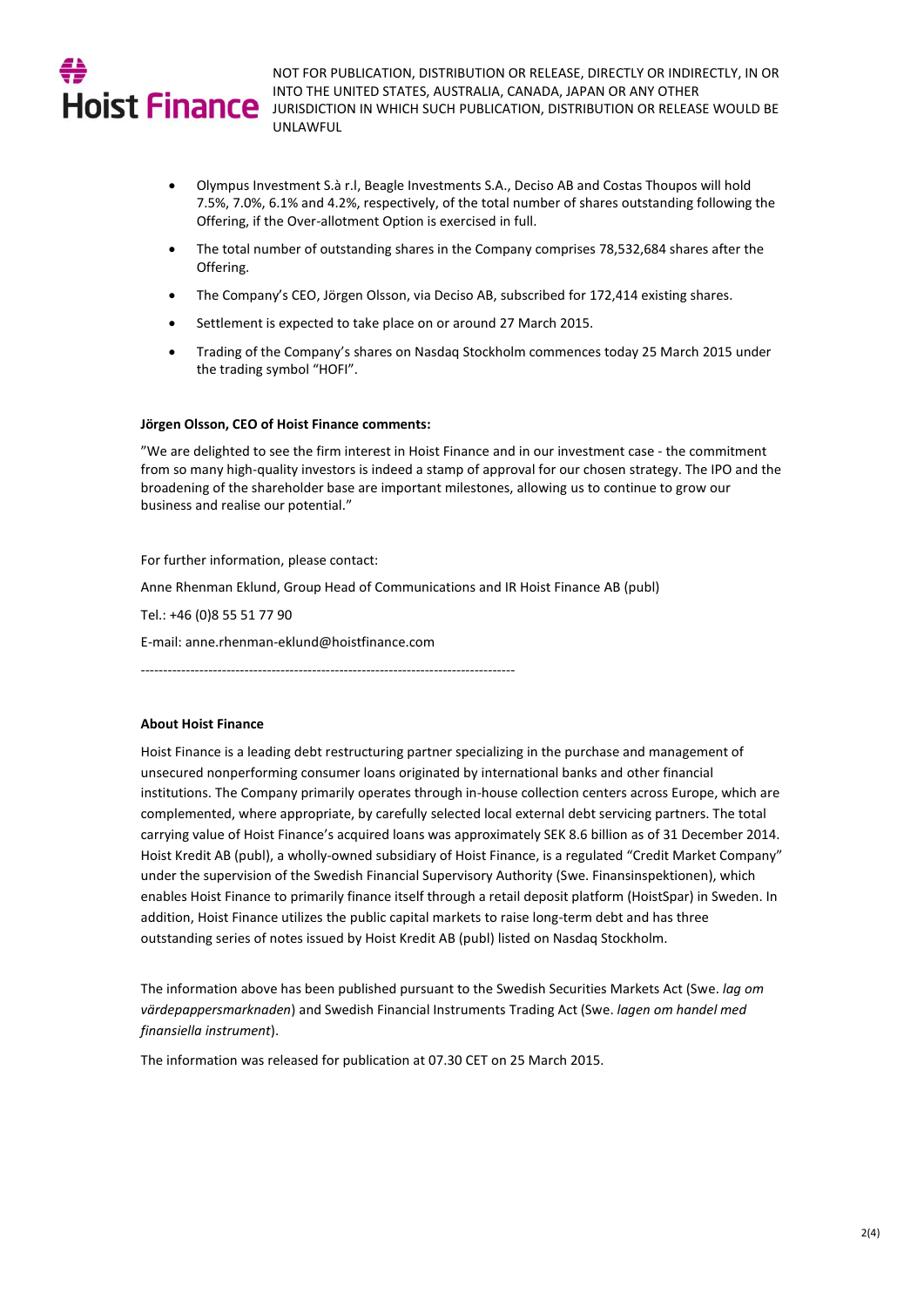

NOT FOR PUBLICATION, DISTRIBUTION OR RELEASE, DIRECTLY OR INDIRECTLY, IN OR INTO THE UNITED STATES, AUSTRALIA, CANADA, JAPAN OR ANY OTHER HOIST Finance INTO THE UNITED STATES, AUSTRALIA, CANADA, JAPAN OR ANY OTHER<br>HOIST Finance JURISDICTION IN WHICH SUCH PUBLICATION, DISTRIBUTION OR RELEASE WOULD BE UNLAWFUL

> **This announcement is not an offer to sell or a solicitation of any offer to buy any securities issued by Hoist Finance AB (publ) (the "Company") in any jurisdiction where such offer or sale would be unlawful.**

> **In any EEA Member State, other than Sweden, that has implemented Directive 2003/71/EC as amended (together with any applicable implementing measures in any member State, the "Prospectus Directive"), this communication is only addressed to and is only directed at qualified investors in that Member State within the meaning of the Prospectus Directive.**

> **This document and the information contained herein are not for distribution in or into the United States of America. This document does not constitute an offer to sell, or a solicitation of an offer to purchase, any securities in the United States. Any securities referred to herein have not been and will not be registered under the U.S. Securities Act of 1933, as amended (the "Securities Act"), and may not be offered or sold within the United States absent registration or an applicable exemption from, or in a transaction not subject to, the registration requirements of the Securities Act. There is no intention to register any securities referred to herein in the United States or to make a public offering of the securities in the United States.**

> **In the United Kingdom, this document and any other materials in relation to the securities described herein is only being distributed to, and is only directed at, and any investment or investment activity to which this document relates is available only to, and will be engaged in only with, "qualified investors" (as defined in section 86(7) of the Financial Services and Markets Act 2000) and who are (i) persons having professional experience in matters relating to investments who fall within the definition of "investment professionals" in Article 19(5) of the Financial Services and Markets Act 2000 (Financial Promotion) Order 2005 (the "Order"); or (ii) high net worth entities falling within Article 49(2)(a) to (d) of the Order (all such persons together being referred to as "relevant persons"). Persons who are not relevant persons should not take any action on the basis of this document and should not act or rely on it.**

> **Any offering of the securities referred to in this communication will be made by means of a prospectus that may be obtained from the Company and that will contain detailed information about the Company and management, as well as financial statements. This communication is an advertisement and not a prospectus for the purposes of the Prospectus Directive. Investors should not subscribe for any securities referred to in this communication except on the basis of information contained in a prospectus.**

#### **Forward-Looking Statements**

**Matters discussed in this communication may constitute forward-looking statements. Forward-looking statements are statements that are not historical facts and may be identified by words such as "believe," "expect," "anticipate," "intend," "may," "plan," "estimate," "will," "should," "could," "aim" or "might," or, in each case, their negative, or similar expressions. The forward-looking statements in this release are based upon various assumptions, many of which are based, in turn, upon further assumptions. Although the Company believes that the expectations reflected in these forward-looking statements are reasonable, it can give no assurances that they will materialize or prove to be correct. Because these statements are based on assumptions or estimates and are subject to risks and uncertainties, the actual results or outcome could differ materially from those set out in the forward-looking statements as a result of many factors. Such risks, uncertainties, contingencies and other important factors could cause actual events to differ materially from the expectations expressed or implied in this release by such forward-looking statements. The Company does not guarantee that the assumptions underlying the forward**‐**looking statements in this presentation are free from errors nor does it accept any responsibility for the future accuracy of the opinions expressed in this presentation or any obligation to update or revise the statements in this presentation to reflect subsequent events. Undue reliance should not be placed on the forward-looking statements in this document.**